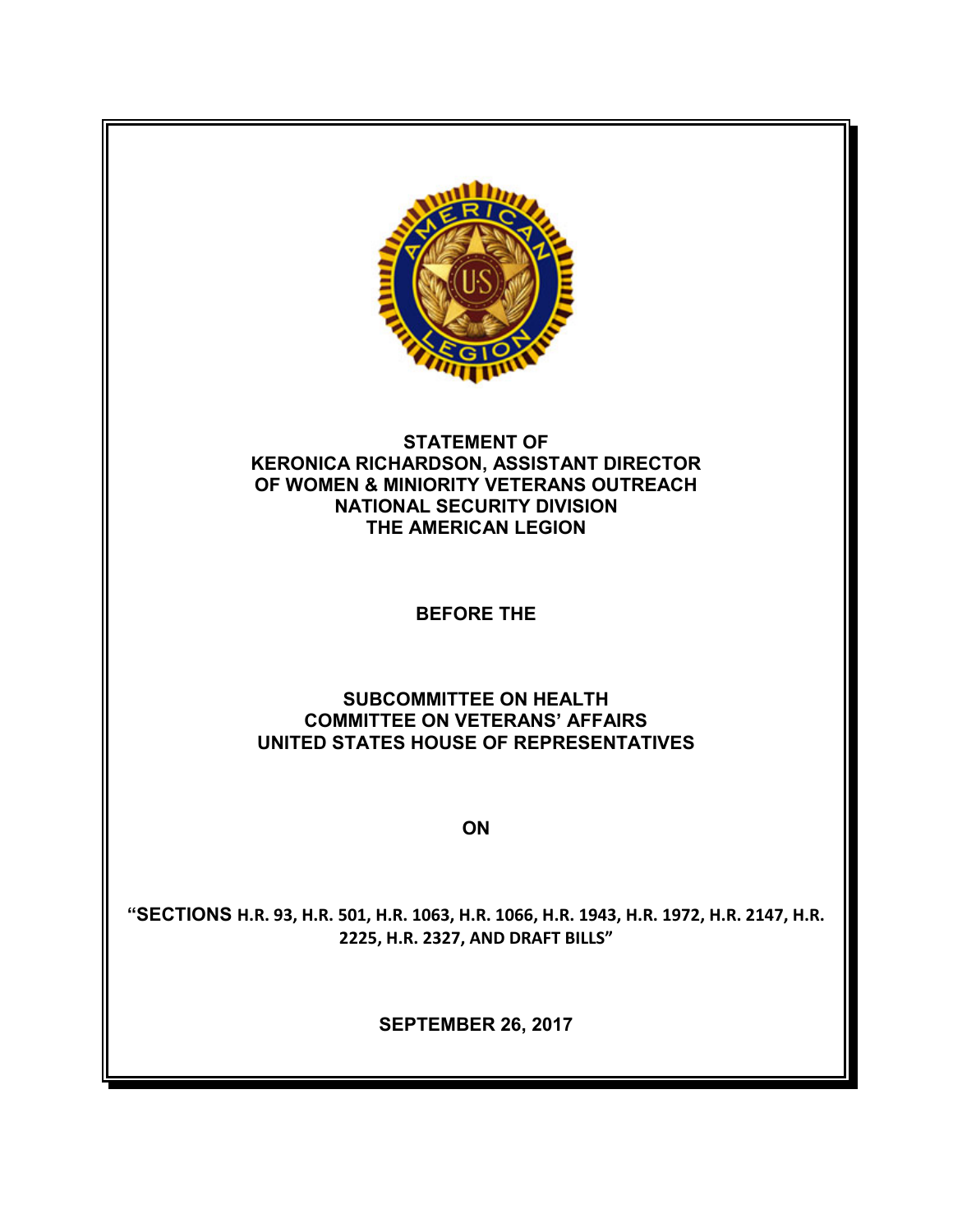## **EXECUTIVE SUMMARY OF KERONICA RICHARDSON ASSISTANT DIRECTOR OF WOMEN & MINORITY VETERANS OUTREACH THE AMERICAN LEGION BEFORE THE SUBCOMMITTEE ON HEALTH COMMITTEE ON VETERANS' AFFAIRS UNITED STATES HOUSE OF REPRESENTATIVES ON SECTIONS H.R. 93, H.R. 501, H.R. 1063, H.R. 1066, H.R. 1943, H.R. 1972, H.R. 2147, H.R. 2225, H.R. 2327, AND DRAFT BILLS**

| Section      | Title                                                                      | Page | Position    |
|--------------|----------------------------------------------------------------------------|------|-------------|
|              | To amend title 38, United States Code, to provide for increased access to  |      |             |
|              | Department of Veterans Affairs medical care for women veterans.            |      |             |
| H.R. 93      |                                                                            |      | Support     |
|              | VA Transparency Enhancement Act of 2017                                    |      |             |
| H.R. 501     |                                                                            |      | Support     |
| H.R. 1063    | Veteran Prescription Continuity Act                                        |      | Support     |
|              | VA Management Alignment Act of 2017                                        |      |             |
| H.R. 1066    |                                                                            |      | Support     |
|              | VA Billing Accountability Act                                              |      |             |
| H.R. 1972    |                                                                            |      | Support     |
|              | Veterans Treatment Court Improvement Act of 2017                           |      |             |
| H.R. 2147    |                                                                            |      | Support     |
|              | Veterans Dog Training Therapy Act                                          |      |             |
| H.R. 2225    |                                                                            |      | Support     |
|              | PAWS Act of 2017                                                           |      |             |
| H.R.2327     |                                                                            |      | Support     |
|              | To amend title 38, United States Code, to make certain improvements in the |      |             |
|              | Health Professionals Educational Assistance Program of the Department of   |      |             |
| <b>DRAFT</b> | Veterans Affairs, and for other purposes.                                  |      |             |
| <b>BILL</b>  |                                                                            |      | No Position |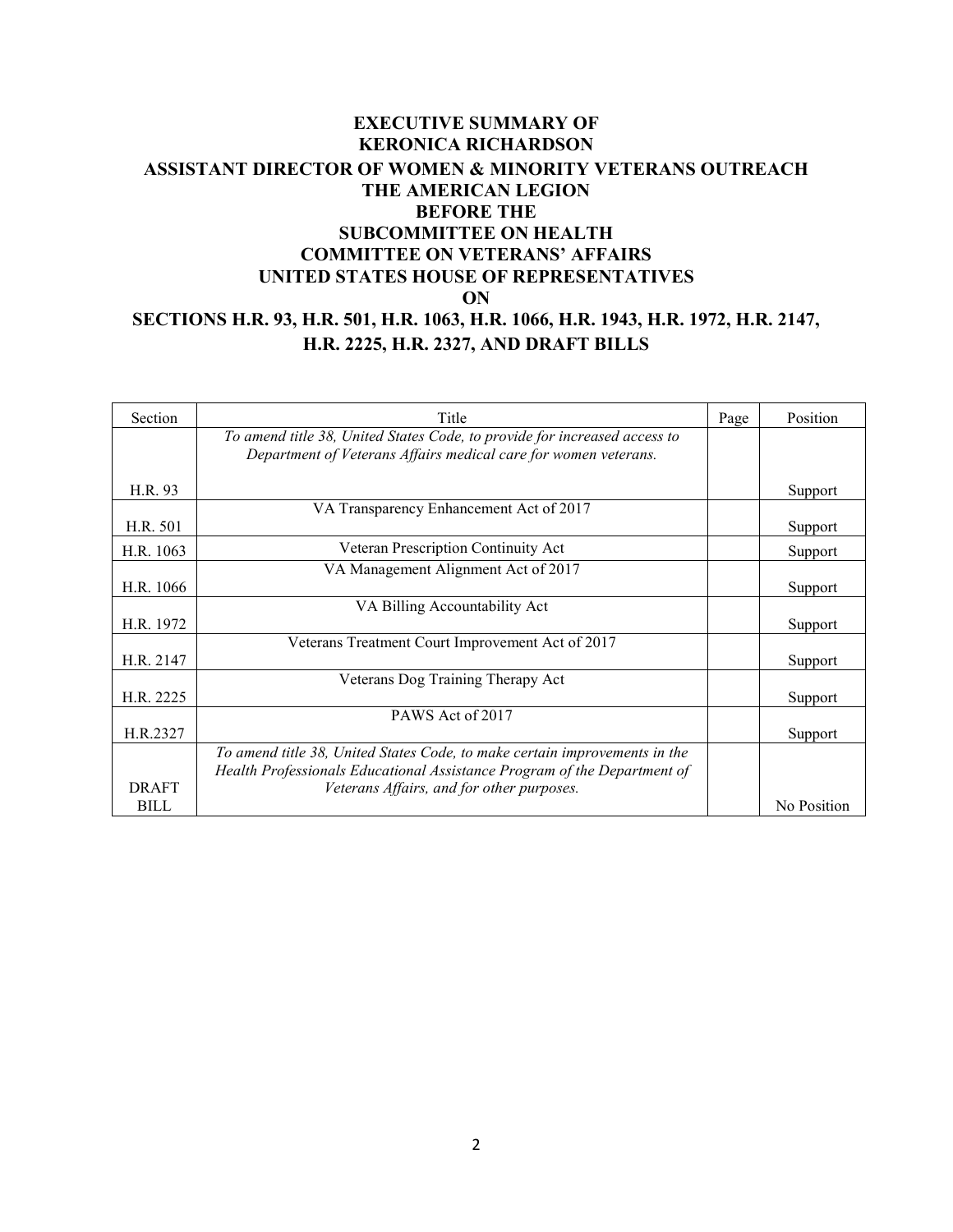# **STATEMENT OF KERONICA RICHARDSON ASSISTANT DIRECTOR OF WOMEN & MINORITY VETERANS OUTREACH THE AMERICAN LEGION BEFORE THE SUBCOMMITTEE ON HEALTH COMMITTEE ON VETERANS' AFFAIRS UNITED STATES HOUSE OF REPRESENTATIVES ON SECTIONS H.R. 93, H.R. 501, H.R. 1063, H.R. 1066, H.R. 1943, H.R. 1972, H.R. 2147, H.R. 2225, H.R. 2327, AND DRAFT BILLS**

#### **SEPTEMBER 26, 2017**

Chairman Wenstrup, Ranking Member Brownley and distinguished members of the Subcommittee on Health; on behalf of National Commander Denise H. Rohan and The American Legion, the country's largest patriotic wartime service organization for veterans, comprising over 2 million members and serving every man and woman who has worn the uniform for this country, we thank you for the opportunity to testify on behalf of The American Legion's positions on the following pending and draft legislation.

#### **H.R. 93**

#### *To amend title 38, United States Code, to provide for increased access to Department of Veterans Affairs medical care for women veterans.*

According to the Department of Veterans Affairs (VA), the female veteran population accounts for 10 percent of U.S. veterans, and that number is expected to grow to 15 percent by 2030. This population experiences distinctive challenges such as access to female-specific medical care, the greater likelihood for homelessness, and higher unemployment rates than male veterans.<sup>[1](#page-2-0)</sup>

In 2013, The American Legion conducted fifteen "System Worth Saving" site visits focusing on women veterans healthcare. Based on these visits, the following key findings were identified: <sup>[2](#page-2-1)</sup>

- Women veterans do not identify themselves as veterans and/or do not know what benefits they are eligible to receive;
- VA medical center facilities do not have a baseline, one-year, two-year, or five-year plan to close the gap between the catchment area, enrollment numbers, and actual users among women veterans;
- Additional research is needed to determine the purpose, goals, and effectiveness of the three VA women models of care on overall outreach;
- Communication and coordination of women veterans health services are substandard;
- Women veterans do not receive their mammogram results in a timely manner;

l

<span id="page-2-0"></span><sup>&</sup>lt;sup>1</sup> <http://www.blogs.va.gov/VAntage/40134/>

<span id="page-2-1"></span><sup>2</sup> <https://www.legion.org/sites/legion.org/files/legion/publications/2013-SWS-Report-WEB.pdf>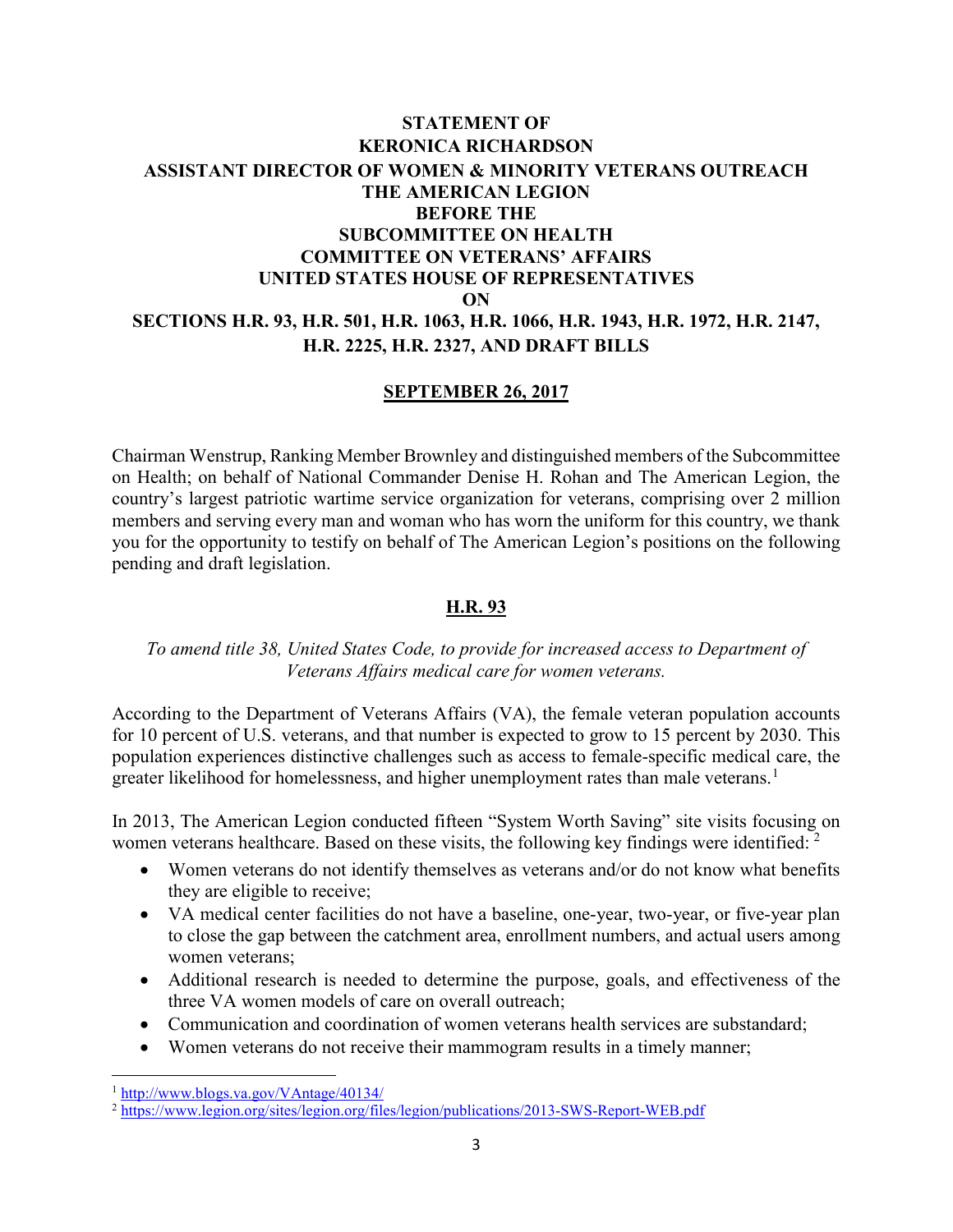- Many VA facilities do not offer inpatient/residential mental health programs for women veterans; and
- VA's legislative authority for the child care pilot program is due to expire by the end of September 2017.

If enacted, H.R. 93 will require the VA to meet the healthcare needs of women veterans across the VA healthcare system. When the VA is unable to meet their needs, the Secretary may enter into contracts with third-party organizations to provide the services required.

Using resolution 147, *Women Veterans*, The American Legion supports any legislation that provides full comprehensive health services for women veterans department-wide, including, but not limited to: increasing treatment areas and diagnostic capabilities for female veteran health issues, improved coordination of maternity care, and increase the availability of female therapists/female group therapy to better enable treatment of Post-Traumatic Stress Disorder from combat and MST in women veterans.[3](#page-3-0)

## **The American Legion Supports H.R. 93**

## **H.R. 501 - VA Transparency Enhancement Act of 2017**

*To require increased reporting regarding certain surgeries scheduled at medical facilities of the Department of Veterans Affairs, and for other purposes.* 

During a study by the Environment of Care and Safety Review of the operating room at the Edward Hines Jr. VA Hospital in Hines, IL, the Department of Veterans Affairs (VA) Office of Inspector General (OIG) found that surgery infections are often caused by improper temperature and humidity control in the emergency room suite.<sup>[4,](#page-3-1) [5](#page-3-2)</sup>

The Association of periOperative Registered Nurses recommends a temperature range in an operating room between 68°F and 73°F. This is to prevent hyperthermia, surgical site infections, longer hospital stays, and other negative outcomes. Additionally, the recommended humidity range in an operating room is 20 percent to 60 percent. This is to reduce infections and prevent the development of mold and mildew in anesthetizing locations.

H.R. 501 would require the VA to track and submit findings regarding complications due to surgery infections to the Secretary of VA. The American Legion knows that it is pertinent to the safety of future veterans utilizing these hospitals for the VA to track specific outcomes regarding surgeries. This legislation would require these outcomes be made public so that individuals can make the best-informed decision regarding their medical treatments at different VA locations. These metrics will also help Congress and veteran service organizations understand which VA hospitals are having more problems with surgery infection complications and find ways to address these issues.

 $\overline{a}$ 

<span id="page-3-0"></span><sup>&</sup>lt;sup>3</sup> The American Legion Resolution No. 147 (2016): [Women Veterans](https://archive.legion.org/bitstream/handle/123456789/5488/2016N147.pdf?sequence=1&isAllowed=y)

<span id="page-3-1"></span><sup>4</sup> <https://www.va.gov/oig/pubs/VAOIG-13-02315-332.pdf>

<span id="page-3-2"></span> $5 \frac{\text{https://www.va.gov/oja/pubs/VAOIG-13-02315-332.pdf}}{2 \frac{\text{https://www.va.gov/oja/pubs/VAOIG-13-02315-332.pdf}}$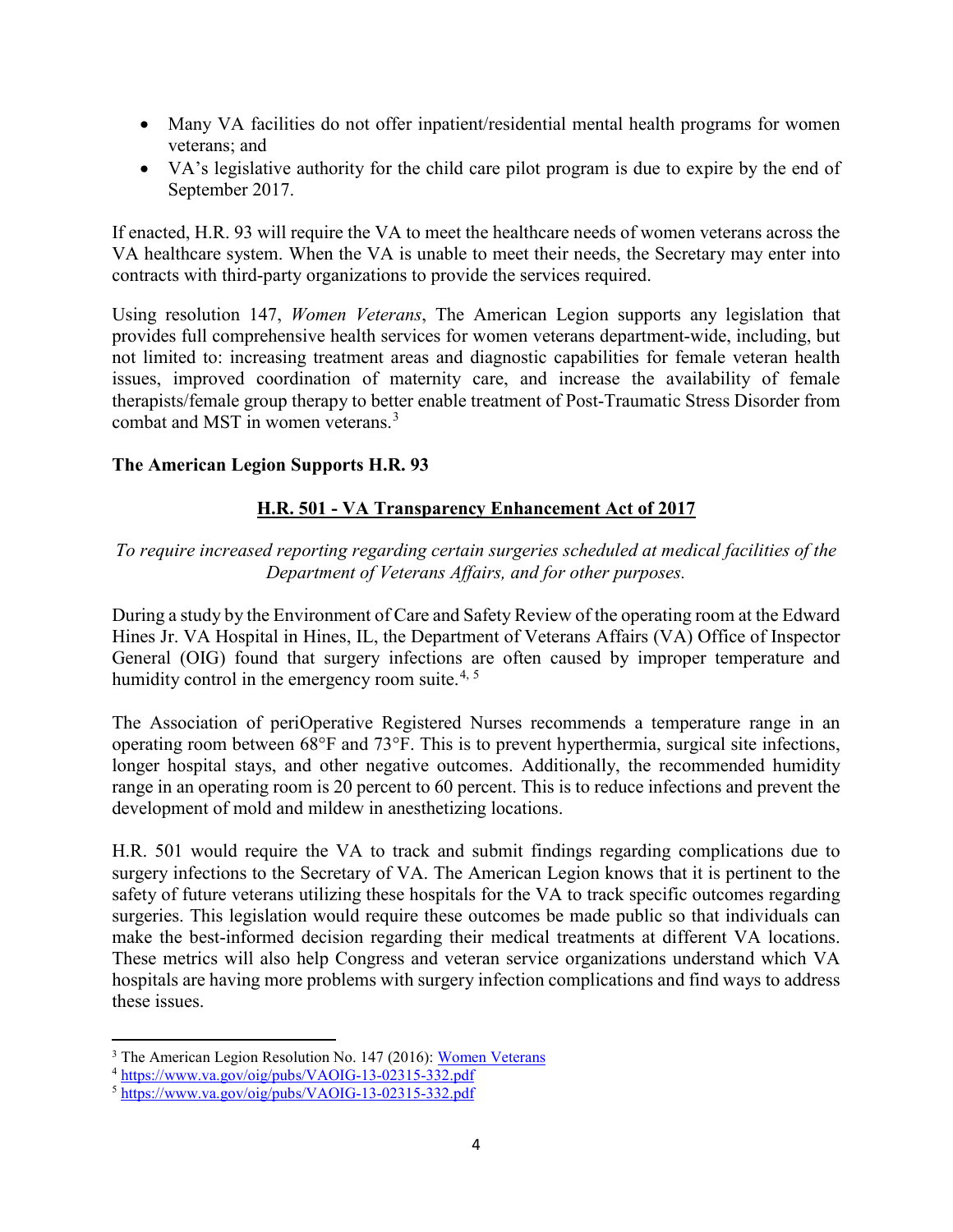Using resolution 377, *Support Veterans Quality of life*, The American Legion supports any legislation that will enhance, promote, restore or preserve benefits for veterans and their dependents, including, but not limited to the following: timely access to quality VA health care, timely decisions on claims and receipt of earned benefits, and final resting places in national shrines and with lasting tributes that commemorates their service.<sup>[6](#page-4-0)</sup>

### **The American Legion Supports H.R. 501**

## **H.R. 1063 - Veteran Prescription Continuity Act**

*To ensure that an individual who is transitioning from receiving medical treatment furnished by the Secretary of Defense to medical treatment furnished by the Secretary of Veterans Affairs receives the pharmaceutical agents required for such transition.* 

In late 2014, the Department of Veterans Affairs (VA) conducted an evaluation of medical prescriptions for 2,000 Department of Defense (DoD) servicemembers entering the VA system for the first time. The study included individuals taking mental health or pain medication. The goal of the assessment was to evaluate the extent to which mental health medications and opioid analgesics active at the time of DoD separation were changed versus continued unchanged upon entering the VA system, as well as the reason for any changes (clinical vs. administrative).<sup>[7](#page-4-1)</sup>

The study found that some veterans had their medication switched due to differences between the VA and DoD drug formularies. The current prescription drug formularies used by the DoD and VA have several differences, meaning that certain prescription drugs are unavailable to transitioning servicemembers once they start receiving care from the VA. As a result, there are occasions when transitioning servicemembers are forced to abruptly change their prescription drug regimen during an already arduous transition period.

This legislation would require the VA to continue supplying medications prescribed by a DoD healthcare provider when the DoD healthcare provider determines that such pharmaceutical agent is critical for such transition.

Using Resolution 377, *Support Veterans Quality of Life Resolution*, The American Legion supports any legislation that will enhance, promote, restore or preserve benefits for veterans and their dependents, including, but not limited to, the following: timely access to quality VA health care, timely decisions on claims and receipt of earned benefits, and final resting places in national shrines and with lasting tributes that commemorates their service.<sup>[8](#page-4-2)</sup>

## **The American Legion Supports H.R. 1063**

<span id="page-4-0"></span> $\overline{a}$ <sup>6</sup> The American Legion Resolution No. 377 (2016): [Support Veterans Quality of Life Resolution](https://archive.legion.org/handle/123456789/5696)

<span id="page-4-1"></span><sup>&</sup>lt;sup>7</sup>[https://www.pbm.va.gov/vacenterformedicationsafety/othervasafetyprojects/DoD\\_VA\\_Medication\\_Continuation\\_](https://www.pbm.va.gov/vacenterformedicationsafety/othervasafetyprojects/DoD_VA_Medication_Continuation_Report.pdf) Report.pdf<br><sup>8</sup> The American Legion Resolution No. 377 (2016): [Support Veterans Quality of Life Resolution](https://archive.legion.org/handle/123456789/5696)

<span id="page-4-2"></span>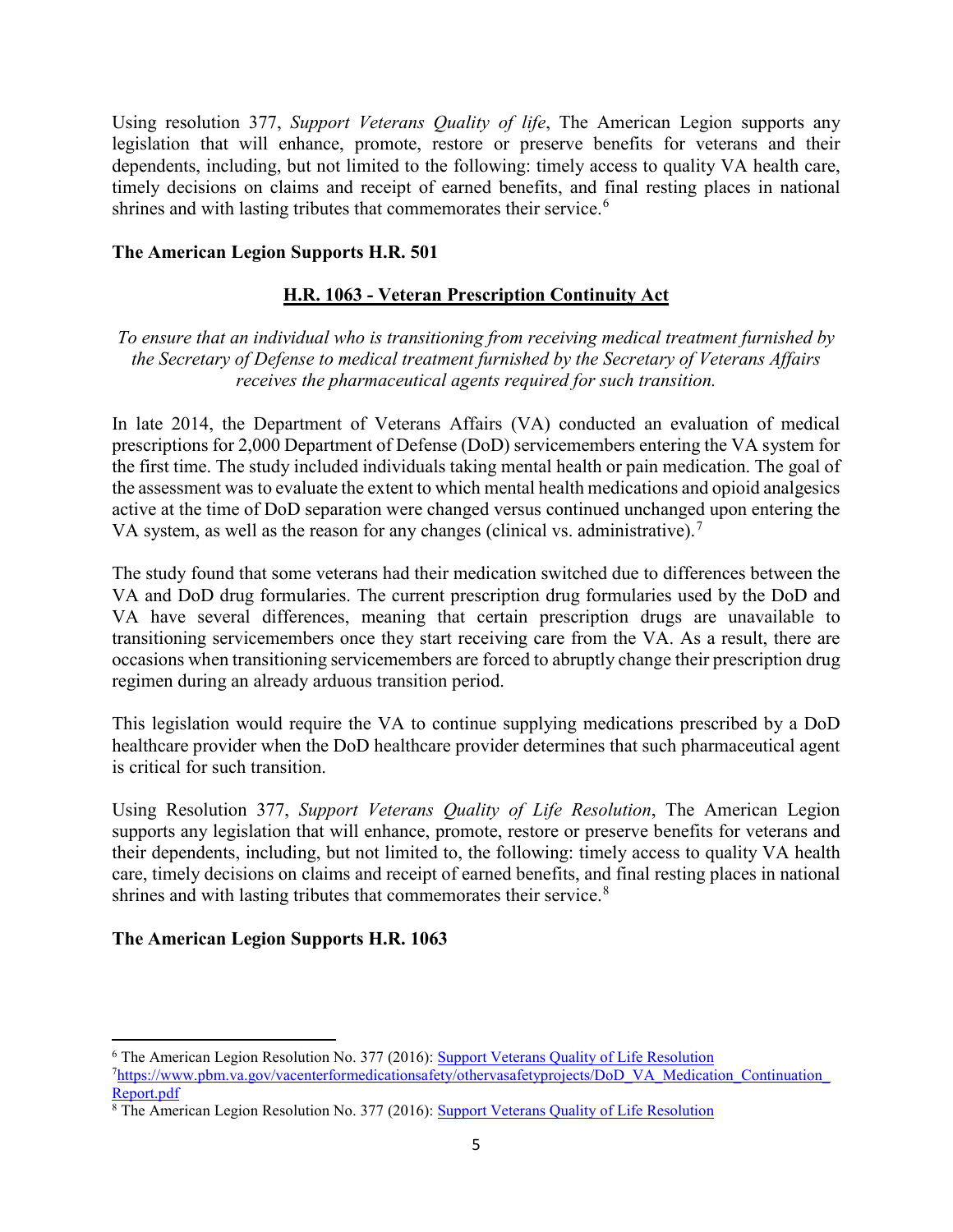#### **H.R. 1066 - VA Management Alignment Act of 2017**

*To direct the Secretary of Veterans Affairs to submit to the Committees on Veterans' Affairs of the Senate and the House of Representatives a report regarding the organizational structure of the Department of Veterans Affairs, and for other purposes.*

The American Legion has been at the forefront of efforts to both increase accountability at Department of Veterans Affairs and improve timely access to quality VA health care for veterans. We have been rightly critical of past management failures and recognize the need to assist VA, Congress, and other stakeholders to address these problems.

In 2015, VA health care was added to the Government Accountability Office (GAO) high-risk list because of concerns about VA's ability to ensure the timeliness, cost-effectiveness, quality, and safety of veterans' health care. In testimony delivered to the Senate Veterans Affairs Committee on March 15, 2017, GAO stated that insufficient progress has been made to address the concerns that led to high-risk designation.[9](#page-5-0)

In May 2017, VA Secretary Shulkin delivered his diagnosis of the department noting a long road toward recovery. He offered an assessment on the "State of VA," outlining 13 areas where the department needs to improve and the legislative and administrative fixes it needs in order to see progress. Shulkin reiterated his belief that the department's central office is too large and unwieldy.

Another GAO report released in September 2016 found that the VA has been slow to make changes after the 2014 wait-time scandal and that VA does not have a process for following through with the recommendations that it receives or to effectively make changes<sup>[10](#page-5-1)</sup>. The report also states that without a process, there is "little assurance" the delivery of health care will improve. It goes on to say the VA cannot confirm that it is holding leaders accountable for making improvements.<sup>[11](#page-5-2)</sup>

The *VA Management Alignment Act* was introduced in response to this report to help address the issue. The measure would require the VA secretary to submit plans to the House and Senate veterans committees within 180 days after the bill goes into effect, detailing the roles and responsibilities of VA executives and spelling out how they would improve veterans' access to treatment.

The American Legion Resolution No. 3: *Department of Veterans Affairs Accountability* urges Congress to pass legislation to improve accountability at VA.[12](#page-5-3) The *VA Management Alignment Act of 2017* would provide the agency and Congress with a new perspective on how to address VA's management challenges and is consistent with ongoing efforts to improve VA's ability to ensure the timeliness, cost-effectiveness, quality, and safety of veterans' health care.

#### **The American Legion supports H.R. 1066**

 $\overline{a}$ 

<span id="page-5-0"></span><sup>9</sup> <https://www.gao.gov/assets/690/683381.pdf>

<span id="page-5-1"></span><sup>10</sup> <https://www.gao.gov/mobile/products/GAO-16-803>

<span id="page-5-2"></span> $11$  <http://www.gao.gov/assets/690/680054.pdf>

<span id="page-5-3"></span> $12$  The American Legion Resolution No. 3 (2016): [Department of Veterans Affairs Accountability](https://archive.legion.org/bitstream/handle/123456789/5677/2016N003.pdf?sequence=4&isAllowed=y)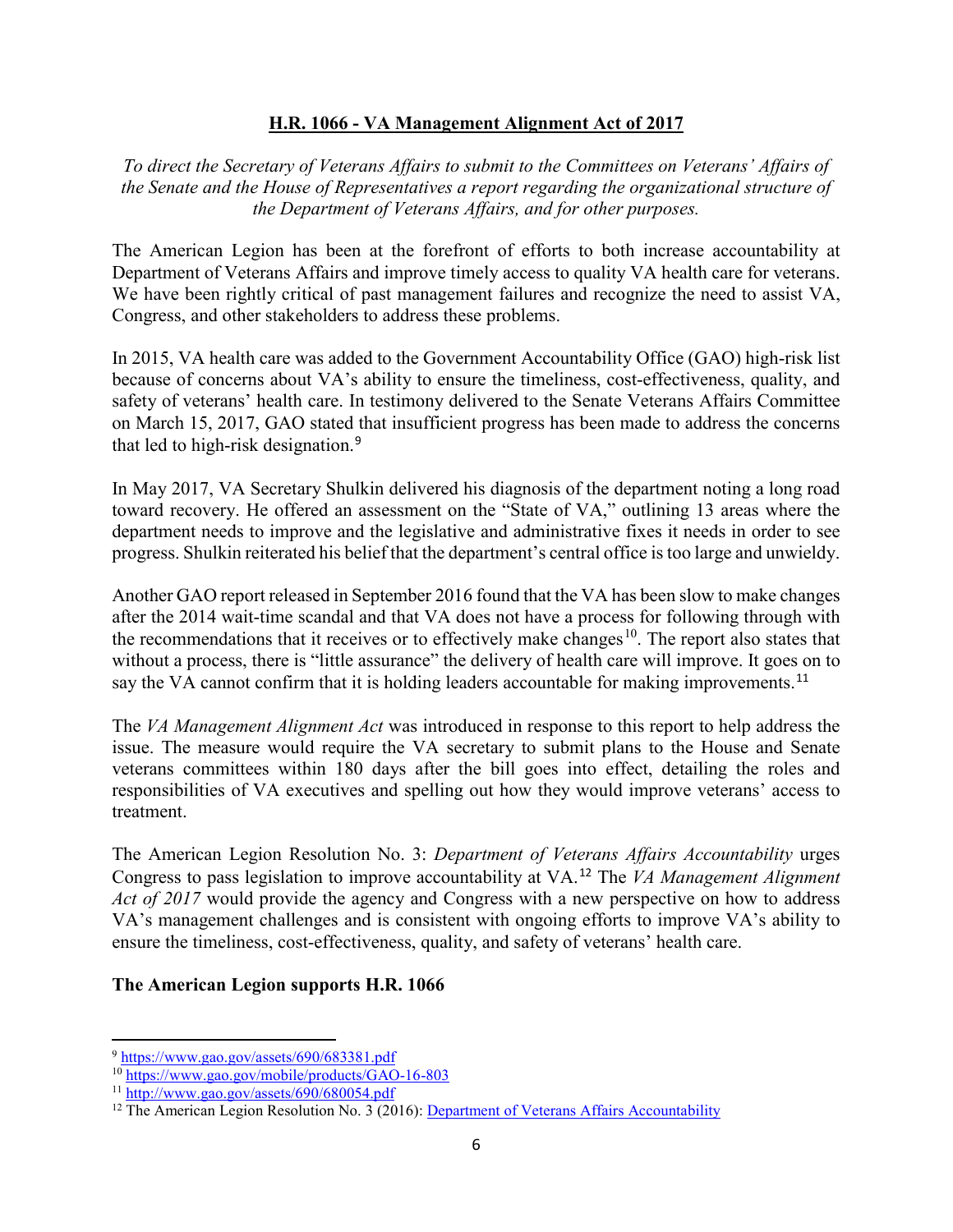## **H.R. 1972 - VA Billing Accountability Act**

*To amend title 38, United States Code, to authorize the Secretary of Veterans Affairs to waive the requirement of certain veterans to make copayments for hospital care and medical services in the case of an error by the Department of Veterans Affairs, and for other purposes.* 

While many veterans qualify for free healthcare services based on a Department of Veterans Affairs compensable service-connected condition or other special eligibilities, most veterans are required to complete a financial assessment or means test at the time of enrollment to determine if they qualify for free health care services. Veterans whose income exceeds VA income limits, as well as those who choose not to complete the financial assessment at the time of enrollment, must agree to pay required copays for health care services to become eligible for VA healthcare services. VA is also authorized to recover the reasonable cost of medical care furnished to a veteran for the treatment of a non-service-connected (NSC) disability or condition when the veteran or VA is eligible to receive payment for such treatment from a third-party.

After enrollment, if a veteran's medical care appears to qualify for billing under reimbursable insurance and co-payment, the charges for co-payments will be placed on hold for 90 days, pending payment from the third-party payer. If no payment is received within 90 days, the charges will automatically be released and a statement generated to the veteran. VA will provide sufficient information about first party copayment debts to veteran patients reminding them of their responsibilities to pay their share of debts created as a result of medical services rendered as inpatient, outpatient, extended care, or medication. VA will follow up with the debtor until the debt is resolved.

VA currently has multiple options available to help make copay charges more affordable, or to eliminate them:

- Repayment Plan: A veteran has the right to establish a monthly repayment plan at any time during their enrollment in VA health care if they cannot pay their debt in full.
- Waiver Request: A veteran also has the right to request a waiver of part or all of the debt. If the waiver is granted the veteran is not required to pay the amount waived.
- Compromise: A veteran has the right to request a compromise. A compromise means a veteran proposes a lesser amount as full settlement of the debt.

H.R. 1972 would authorize the VA to waive the requirement that a veteran makes copayments for medications, hospital care, nursing home care, and medical services if:

- An error committed by the VA or a VA employee was the cause of delaying copayment notification to the veteran, and
- The veteran received such notification later than 120 days (18 months in the case of a non-VA facility) after the date on which the veteran received the care or services.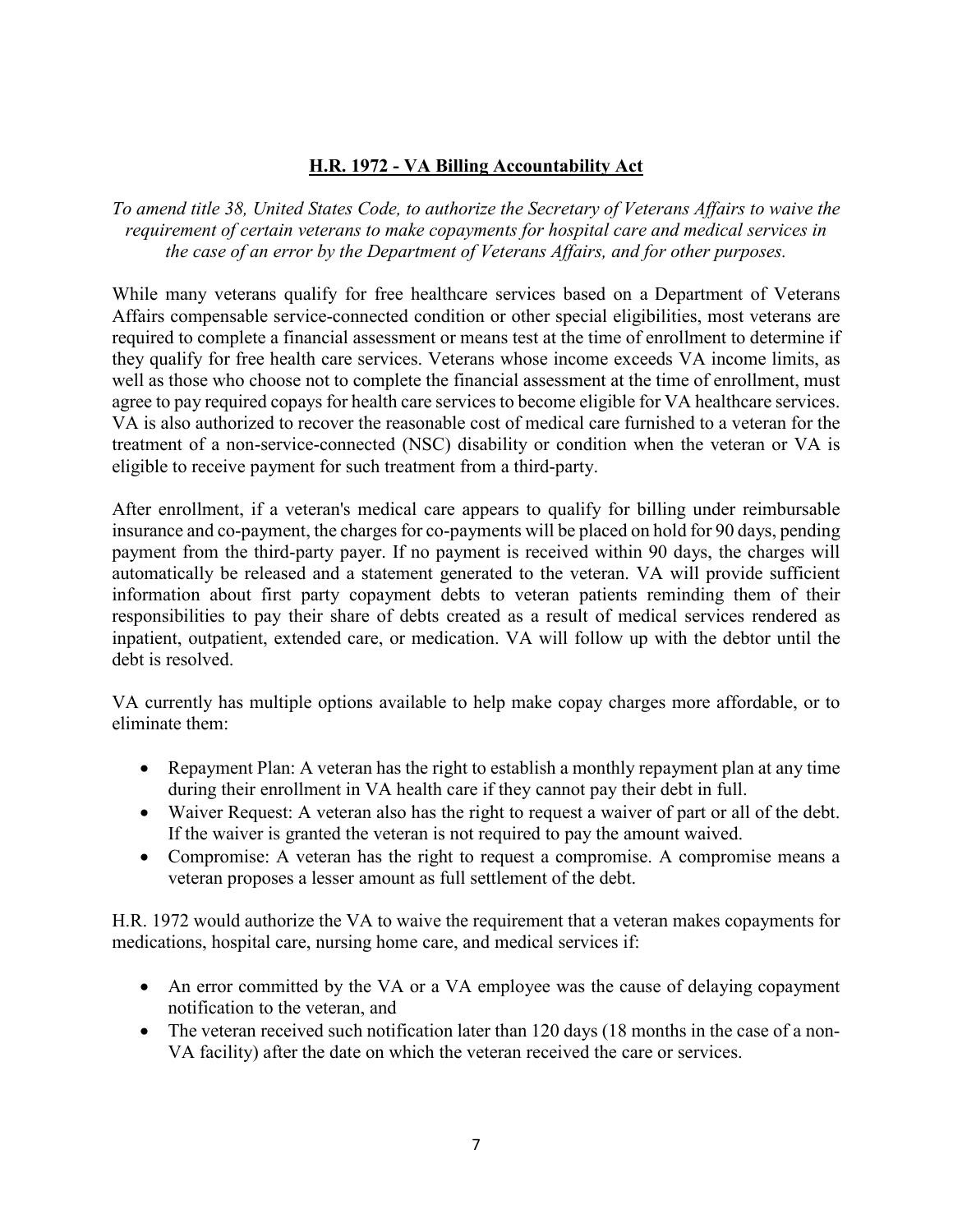In requiring a veteran to make a copayment for care or services provided at a VA or a non-VA medical facility, this bill would require VA to notify the veteran not later than 120 days (18 months in the case of a non-VA facility) after the date on which the veteran received the care or services. If the VA does not provide notification by such date, it may not collect the payment, including through a third-party entity, unless the veteran is provided with:

- information about applying for a waiver and establishing a payment plan with the VA, and
- an opportunity to make a waiver or establish a payment plan.

Finally, H.R. 1792 would require the VA to review and improve its copayment billing internal controls and notification procedures.

The *VA Billing Accountability Act of 2017*, by setting forth specific and immediate billing requirements, so our nation's veterans are not receiving unbilled co-payments for VA care in an untimely manner, sometimes from years past, will help bring more stability and financial security to their post-military lives.

Through Resolution No. 377*: Support for Veteran Quality of Life*, The American Legion supports any legislative proposal that urges Congress and the Department of Veterans Affairs to enact legislation and programs within the VA that will enhance, promote, restore or preserve benefits for veterans and their dependents, including, but not limited to the following: timely access to quality VA health care; timely decisions on claims and receipt of earned benefits; and final resting places in national shrines and with lasting tributes that commemorate their service.<sup>13</sup>

# **The American Legion supports H.R. 1972**

# **H.R. 2147 - Veterans Treatment Court Improvement Act of 2017**

*To require the Secretary of Veterans Affairs to hire additional Veterans Justice Outreach Specialists to provide treatment court services to justice-involved veterans, and for other purposes.*

The *Veterans Court Improvement Act of 2017* recognizes the importance of Veteran Justice Outreach Specialists providing services to veterans as well as the importance of Veteran Treatment Courts. This legislation would assure our nation's veterans, who are in the criminal justice system, have access to services and resources they need to be productive members of society. With this bill, Congress validates that this unique population will be best served within their communities by providing sufficient resources to these courts.

When veterans return from combat, some turn to drugs or alcohol to cope with mental health issues related to Post Traumatic Stress Disorder (PTSD) and/or Traumatic Brain Injury (TBI). Thus, many returning veterans are entering the criminal justice system to face charges stemming from these issues. In 2008, a judge in Buffalo, NY, created the first Veterans Treatment Court after seeing an increase in veterans' hearings on his dockets. Veteran Treatment Courts are a hybrid of

<span id="page-7-0"></span>l <sup>13</sup> The American Legion Resolution No. 377 (2016): [Support for Veteran Quality of Life](https://archive.legion.org/bitstream/handle/123456789/5696/2016N377.pdf?sequence=1&isAllowed=y)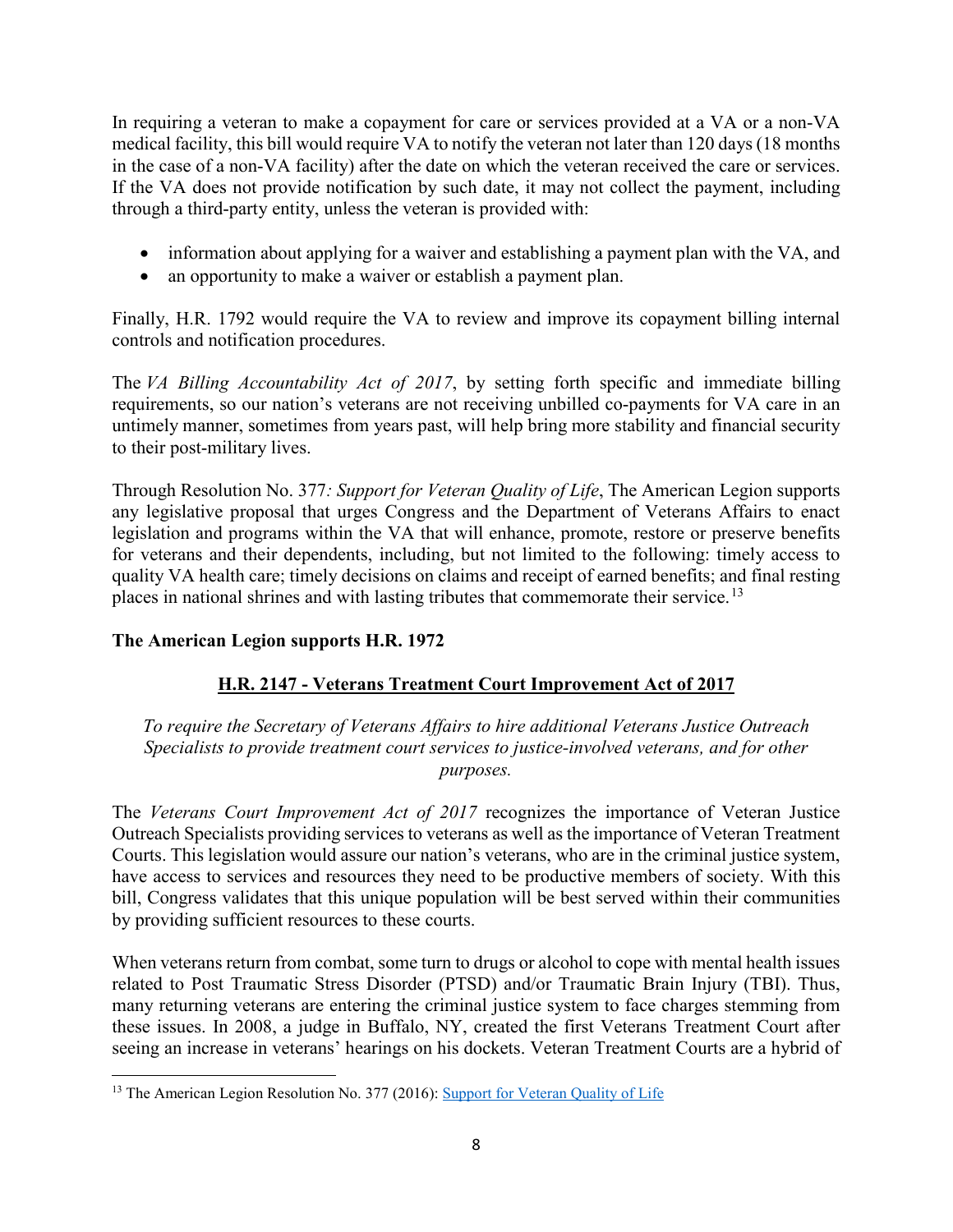drug and mental health courts. They have evolved out of the growing need for a treatment court model designed specifically for justice-involved veterans to maximize efficiency and economize resources while making use of the distinct military culture consistent among veterans.

Through Resolution No. 145*: Veterans Treatment Courts*, The American Legion supports any legislation that establishes a separate program office within Department of Veterans Affairs Central Office with an increased program budget and hiring of staff to expand the Veterans Justice Outreach program and policies. <sup>[14](#page-8-0)</sup> The resolution specifically calls for continuing to fund and expand Veterans Treatment Courts and hire more staff to expand the Veterans Justice Outreach program and policies.

### **The American Legion supports H.R. 2147**

# **H.R. 2225 - Veterans Dog Training Therapy Act**

*To direct the Secretary of Veterans Affairs to carry out a pilot program on dog training therapy.*

Since 1991, the United States has been at war, and as a result, thousands of soldiers have returned home with mental and physical injuries. In 2009, Congress amended Title 38, United States Code § 1714 by authorizing the Department of Veteran Affairs to extend benefits for the upkeep of service dogs used primarily for the aid of persons with physical disabilities and psychological wounds.

This bill directs the VA to carry out a five-year pilot program to assess the effectiveness of addressing veterans' post-deployment mental health and post-traumatic stress disorder symptoms through the therapeutic medium of training service dogs for veterans with disabilities.

Through Resolution No. 160: *Complementary and Alternative Medicine*, The American Legion supports any legislation that provides oversight and funding to the Department of Veterans Affairs for innovative, evidence-based, complementary and alternative medicine (CAM) in treating various illnesses and disabilities.<sup>15</sup>

## **The American Legion supports H.R. 2225**

 $\overline{\phantom{a}}$ 

## **H.R.2327 - PAWS Act of 2017**

*To direct the Secretary of Veterans Affairs to make grants to eligible organizations to provide service dogs to veterans with severe post-traumatic stress disorder, and for other purposes.*

The *Puppies Assisting Wounded Servicemembers Act of 2017* (PAWS Act) makes service dogs accessible to veterans wanting an alternative post-traumatic stress disorder (PTSD) treatment option possible for veterans open to this type of treatment. Currently, the Department of Veterans Affairs does not fund service dogs or recognize the use of therapy service dogs as a possible

<span id="page-8-1"></span><span id="page-8-0"></span><sup>&</sup>lt;sup>14</sup> The American Legion Resolution No. 145 (2016): <u>Veteran Treatment Courts</u><br><sup>15</sup> The American Legion Resolution No. 160 (2016): [Complementary and Alternative Medicine](https://archive.legion.org/handle/123456789/5499)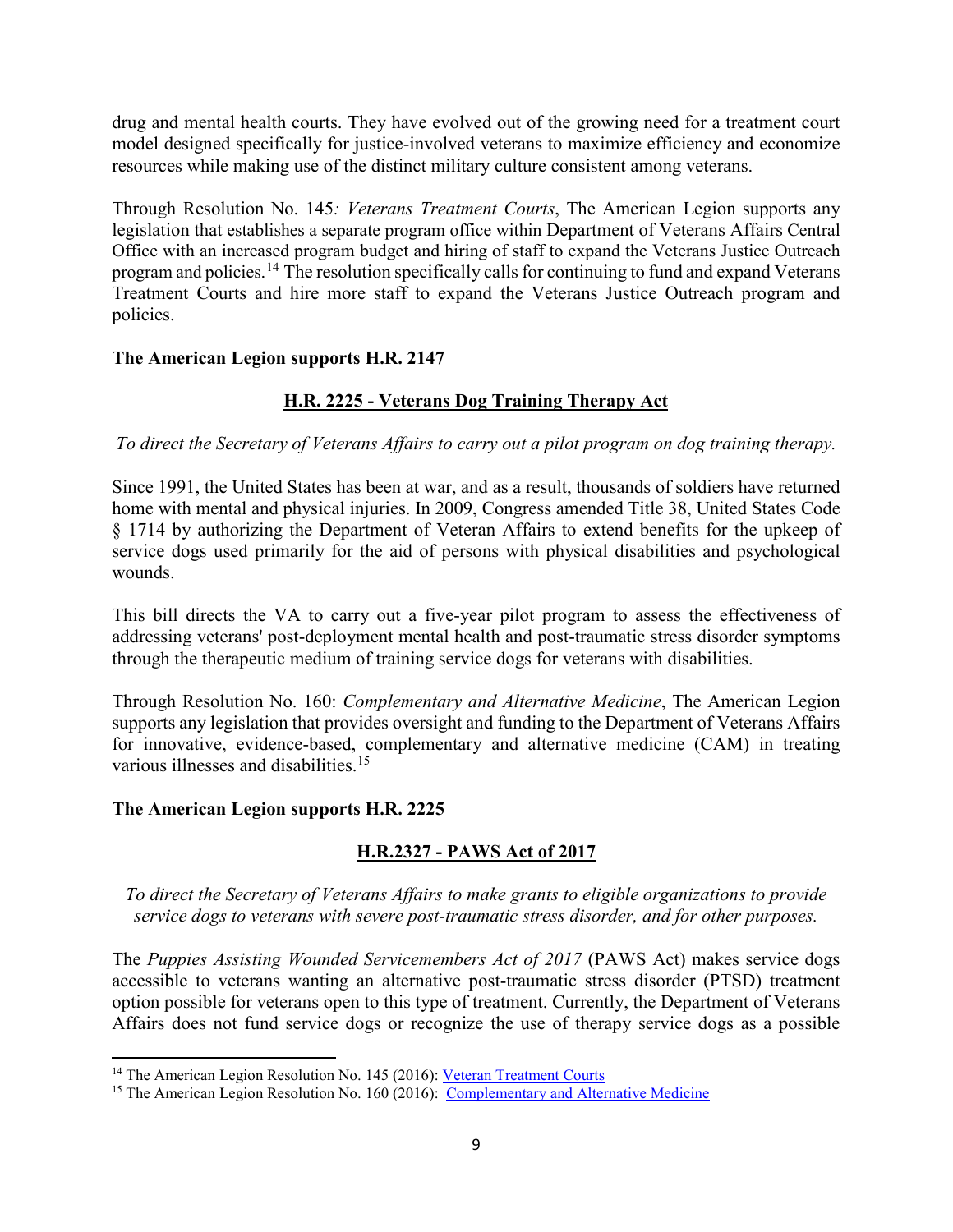method to treat veterans suffering from PTSD. There have been multiple studies proving that service dogs can provide many different forms of mental healing to veterans suffering from physically invisible wounds of war.

H.R. 2327 would create a five-year \$10 million pilot program that pairs veterans who served on active duty in the Armed Forces on or after September 11, 2001, with eligible therapy service dogs if they have been diagnosed with PTSD severe enough to warrant treatment. Eligible veterans must have also completed an evidence-based treatment program and remain significantly symptomatic by clinical standards.

The American Legion supports this legislation because it allows for an alternative form of treatment to injured veterans returning home from war with Traumatic Brain Injury (TBI) and PTSD. Service dogs can act as an effective complementary therapy treatment component, especially for those veterans who suffer on a daily basis from the physical and psychological wounds of war. PTSD has become an epidemic, and the VA has estimated that between 11 and 20 percent of veterans who served in Afghanistan or Iraq have PTSD<sup>16</sup>. While the VA continues to stall with their dog-based therapy studies, veterans are being denied alternative forms of treatment. As the VA is continually accused of over-prescribing veterans, and as veteran continue to complain about over prescription, it is time that the VA, and the Federal government, look at alternative options.[17](#page-9-1)

Through Resolution No. 160*: Complementary and Alternative Medicine*, The American Legion supports any legislation that provides oversight and funding to the Department of Veterans Affairs for innovative, evidence-based, complementary and alternative medicine (CAM) in treating various illnesses and disabilities.<sup>18</sup>

## **The American Legion supports H.R. 2327.**

l

## **DRAFT BILL**

*To amend title 38, United States Code, to make certain improvements in the Health Professionals Educational Assistance Program of the Department of Veterans Affairs, and for other purposes.* 

The provisions of this draft bill fall outside the scope of established resolutions of The American Legion. As a large, grassroots organization, The American Legion takes positions on legislation based on resolutions passed by our membership. With no resolutions addressing the provisions of the legislation, The American Legion is researching the material and working with our membership to determine the course of action that best serves veterans.

## **The American Legion has no current position on this Draft Bill.**

<span id="page-9-0"></span><sup>16</sup> <https://medlineplus.gov/magazine/issues/winter09/articles/winter09pg10-14.html>

<span id="page-9-1"></span><sup>&</sup>lt;sup>17</sup> http://www.npr.org/sections/health-shots/2014/07/11/330178170/veterans-kick-the-prescription-pill-habit-against-<br>doctors-orders

<span id="page-9-2"></span> $\frac{18}{18}$  The American Legion Resolution No. 160 (2016): Complementary and Alternative Medicine